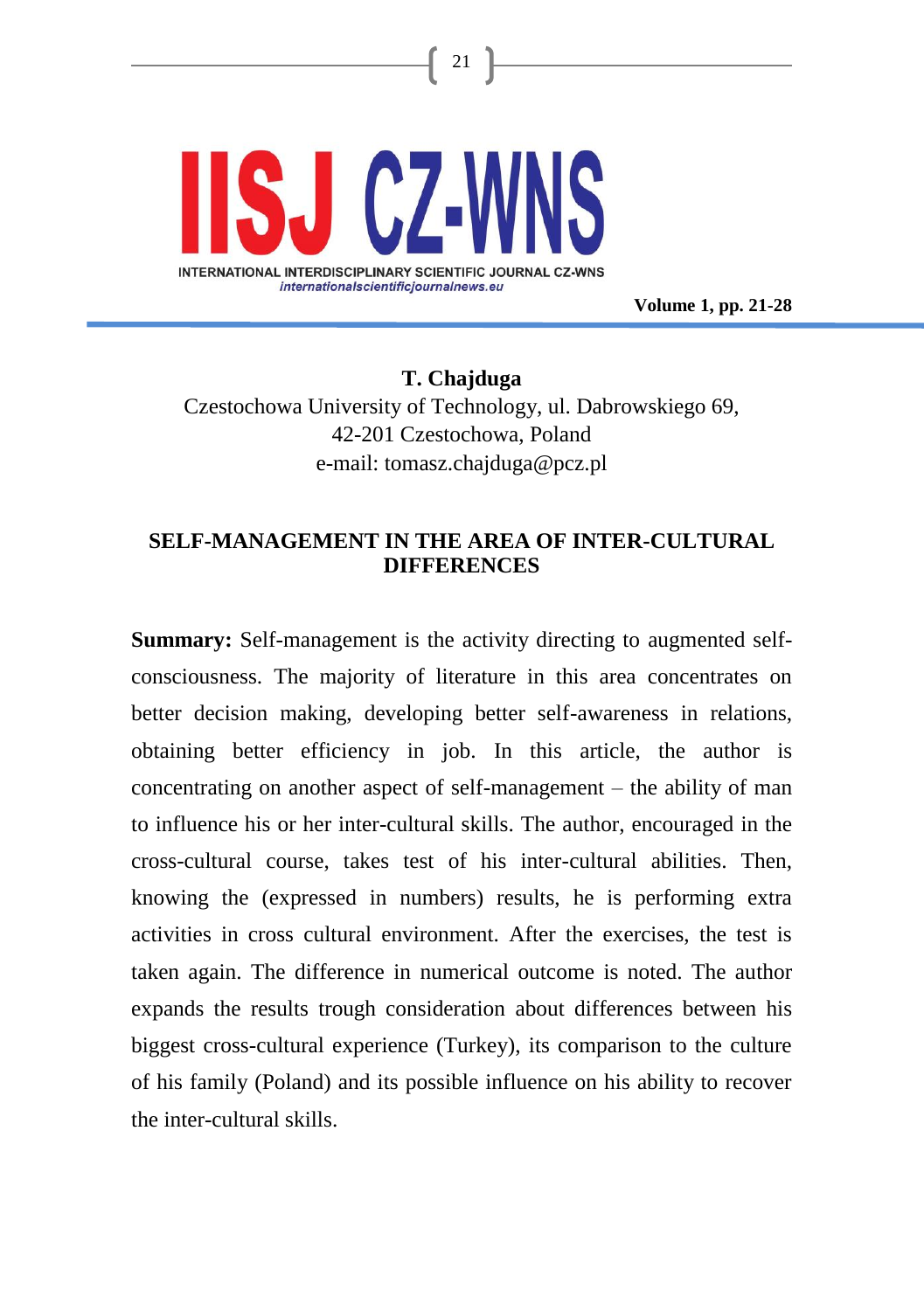**Key words:** Cross-cultural skills, inter-cultural abilities, communication self-management.

## **Introduction**

This article is the result of Inter-cultural Communication course lectured by Barbra Blackstone, PhD, the international specialist of cross cultural interactions. The course was conducted in Wyższa Szkoła Biznesu – National Louis University in Nowy Sącz. Action Plan Performance is the exercise leading to self-improvement basing on below described aspects.

## **1. Measuring the self cross-cultural skills. The starting point.**

During the Inter-cultural Communication course with Barbara Blackstone participants had the task to perform the CCAI personal improvement plan (the self – assessment based on Cross-Cultural Adaptability Inventory Scale Dimensions). Through answering the fifty questions and counting the scores each participant got the information about his or her abilities in four areas: Emotional Resilience, Flexibility/Openness, Perceptual Acuity and Personal Autonomy. My personal values for above-mentioned fields were:

Emotional Resilience: 77 Flexibility/Openness: 72 Perceptual Acuity: 53 Personal Autonomy: 34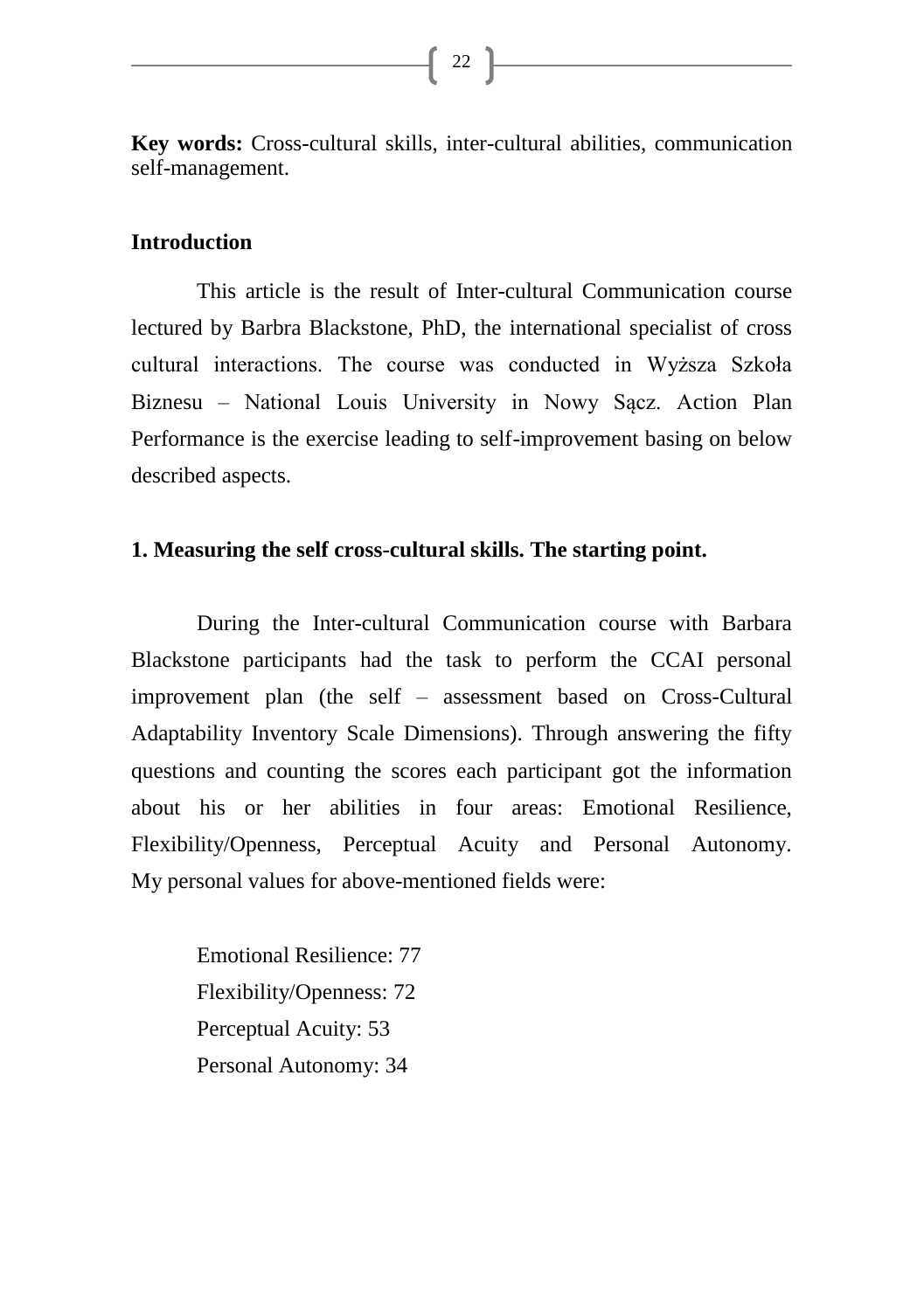# **2. The discussion on results and action plan to improve**

The action plan assumed improvement in two lowest graded areas. The reason to make an attempt to improve both of them was twofold. First of all, possessing all four values at the level of around 70 to 80 will let me obtain the synergy between all these factors and, I believed, the entire cross-culture ability will increase in significant way. Secondly, I had thought that steps I took can be very similar for the improvement of both areas so I decided to try to improve both. However, improving both in the same level would be improper. In my opinion, it was better to concentrate on bigger drawback (low personal autonomy) what assumed active action in terms of interaction with people from different cultures. The second improvement was rather treated by me as additional and I could be rather more observant, thus a little more passive, than in case of the first area. Moreover, I felt lack of skills that are part of or are related to both of my lowest-scored areas. I have described them below. Low perceptual acuity meant to me lack of proper knowledge about language what makes verbal and non-verbal communication much more difficult. It involves paying more attention to context and lets properly recognize peoples emotions in interpersonal relations. To me, the right level (I mean enough high) of personal autonomy is required to feel comfortable in every situation because personal autonomy gives the strong sense of identity. For the next two weeks after the self-assessment I was meeting with people from different countries. They were mostly Erasmus program students' exchange participants and a few other foreign students. We have been eating meals together (restaurants, our flats at dormitories), talking, it happened that I was helping some persons with their projects for a few times (otherwise they could not have enough time for me so I have decided to help them and stay longer in their company).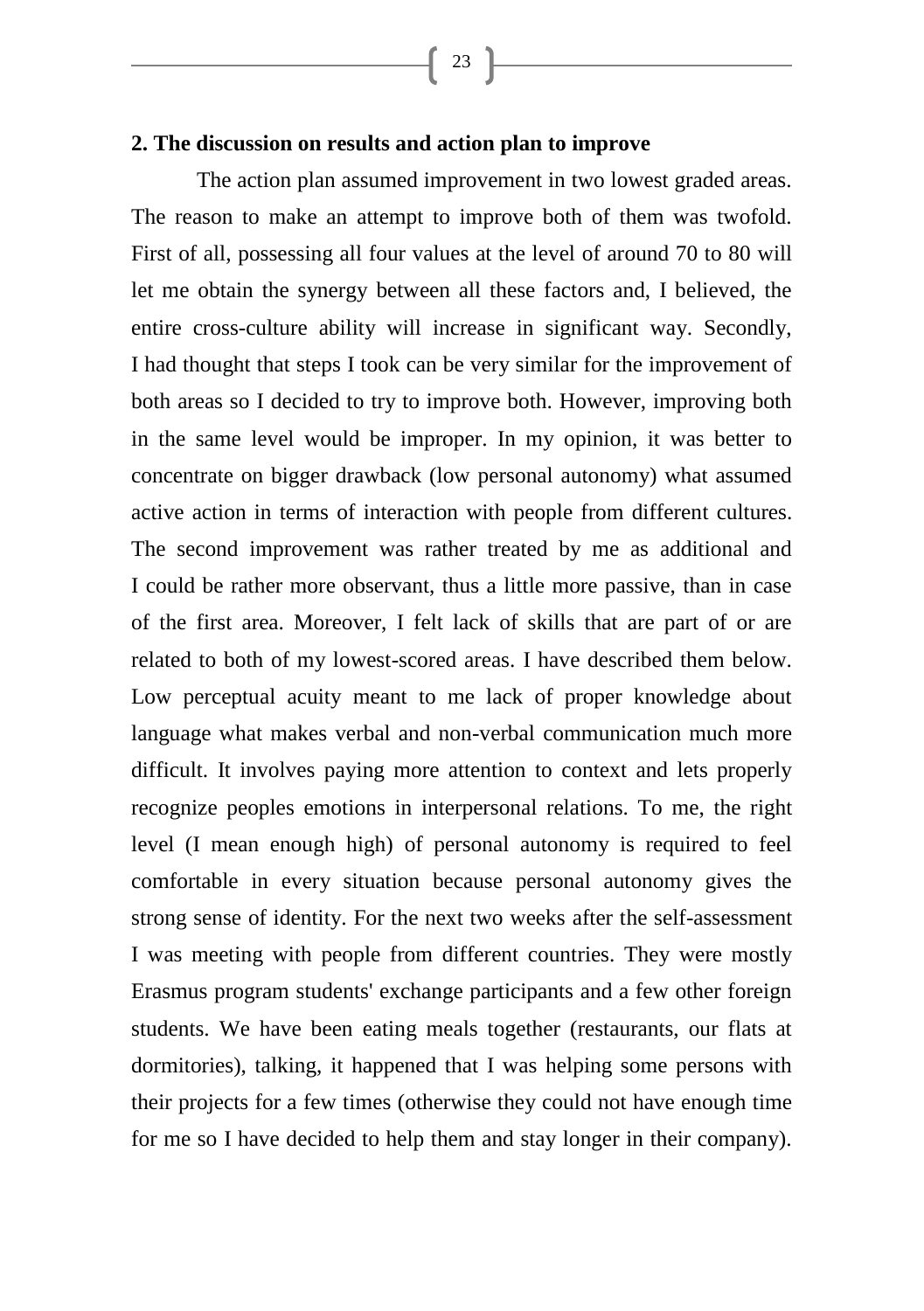Finally, the number of meetings started to bring results. I have begun to feel even more open in expressing myself and more autonomic. Also, I have discovered that I do not really need serious disputes about autonomy or perceptual acuity. I think, this must be related to my previous international experience. I guess that many of my behavior patterns that are cross-culturally proper had been already mold during my stays in Turkey and in England (together more than half a year abroad). I conclude that my inter-cultural abilities vary and depend on my personal relations with representatives of various cultures. When I stop doing this as frequently as before then my personal autonomy and perceptual acuity start deteriorated. Probably the rest of dimensions are also becoming worse but much slower. Fortunately, both of deteriorated dimensions are self-recovering in the cross-cultural environment.

#### **3. The self-assessment repeated. Discussion on results.**

In order to verify the assumptions described in previous point, I have decided to perform the self-assessment once again. The outcome is situated below.

Emotional Resilience: 72 Flexibility/Openness: 75 Perceptual Acuity: 65 Personal Autonomy: 55

The two previously worse dimensions climbed significantly. Perceptual acuity rose almost 23% and personal autonomy – almost 62% (!). In my opinion, these results are very good. Actually, I claim that such great increase could have place only because of my previous contact with

 $\begin{bmatrix} 24 \end{bmatrix}$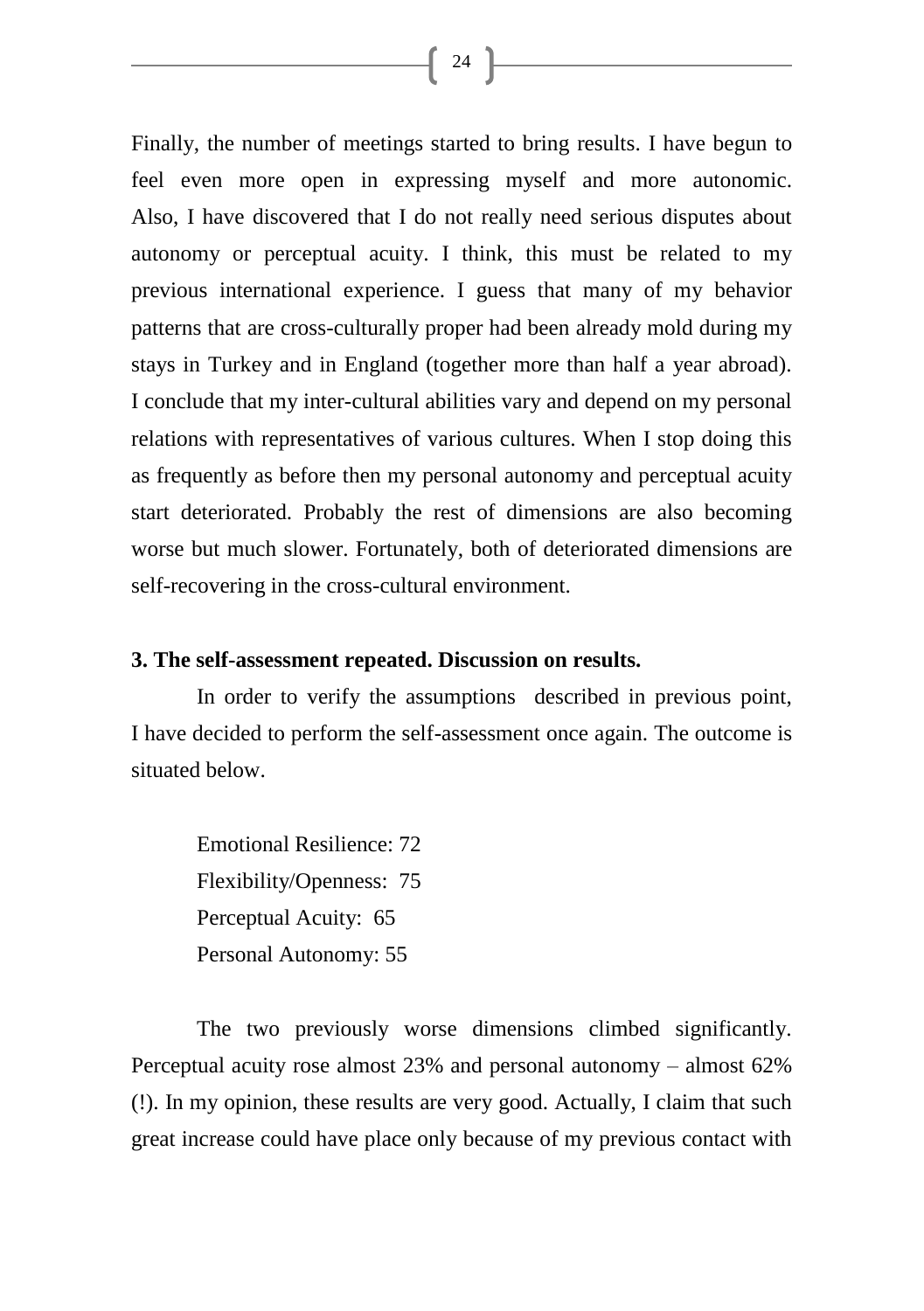other cultures because, in my perception, it is impossible to observe a 62% increase just in few weeks. Subjects related to culture, approach to culture, cross-cultural abilities and, finally scored dimensions are complex issues, they reflect lots of things for example the way of thinking, openness of the culture that somebody grew up, his of her family and more. In general, these dimensions cannot be really changed in short time, without going through time-consuming stages of change: denial, defense, minimization, acceptance, cognitive adaptation and behavior adaptation.

## **4. Brief comparison of Turkey as anticipated business context**

During the course Turkey was chosen for anticipated business context, that requires inter-cultural communicative adaptability. I am going to analyze the significance of emotional resilience, flexibility/openness, perceptual acuity and personal autonomy in the Turkish business context. First of all, the most important thing for Pole that is going to do business in Turkey, is openness. The time perceptions in Poland and Turkey are different. In Turkey time is much more flexible than in Poland. For Pole, being to strict with defining the time of business meeting or project completion would certainly mean plenty of misunderstandings. Moreover, as majority of Poles prefer doing rather than being, Turks are different. In Turkey, many businesspersons have already adjusted their behaviors that they present regarding to foreigners from west but there still can be a problem with recruiting Turkish staff by Polish managers. What is more, openness is also important because of the dominating religion in Turkey. Islam is strongly different religion than Christianity. Poles coming to Turkey cannot be closed in terms of religion. Otherwise, they will treat Muslims as unbelievers what would

 $\begin{bmatrix} 25 \end{bmatrix}$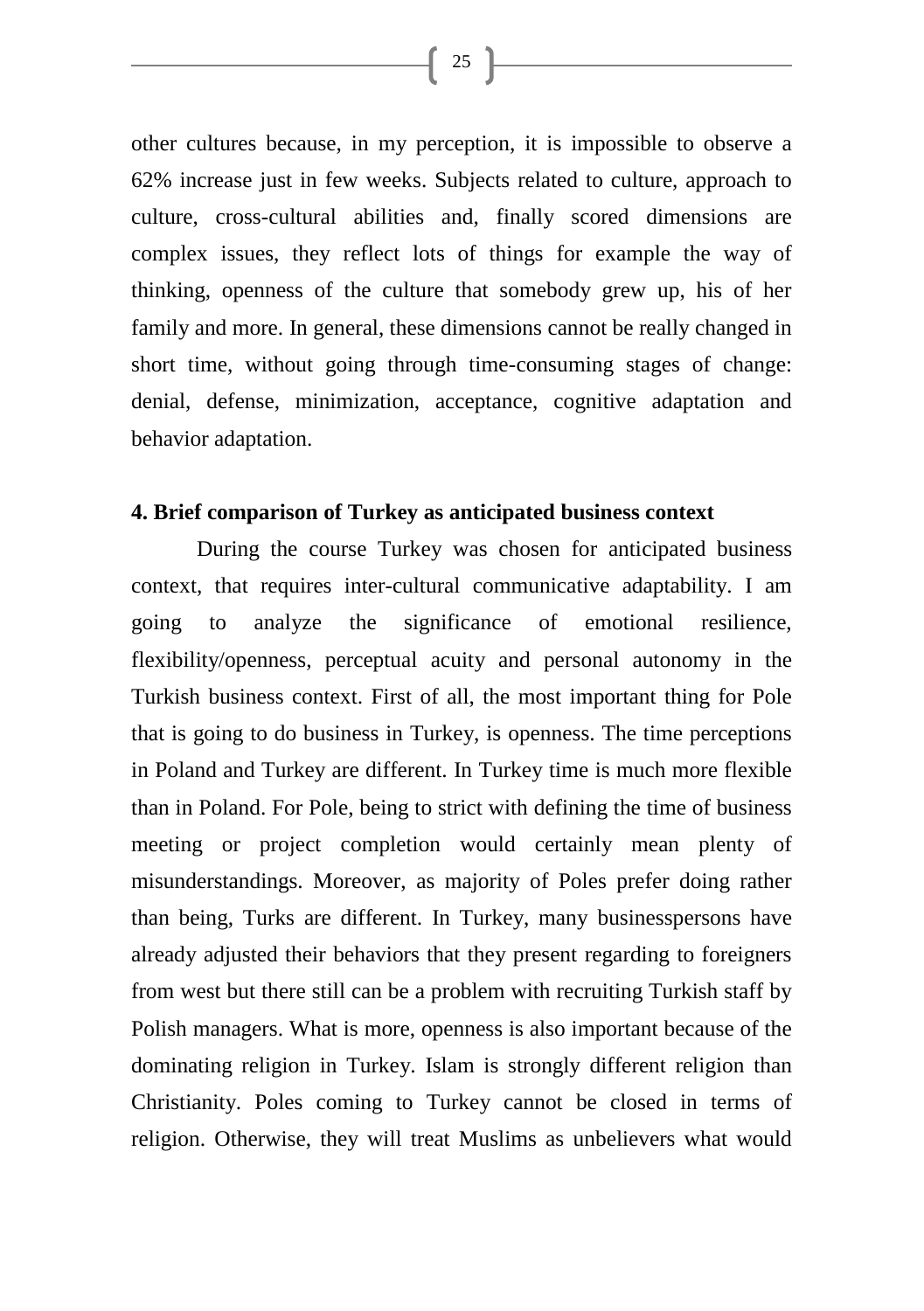not be good for business. To be honest, openness is the basic trait for westerner in Turkey. It helps with various approach to task performance (single versus multitasking), communication (Polish more instrumental attitude versus Turkish, high context culture). Moreover, openness is a trait that is the background for the raise of perceptual acuity and objectivity. For example, person with high perceptual acuity must be more objective and recognize whether strong behavior of Turkish businessperson is the expression of real satisfaction or just politeness. Personal autonomy at the high level will let the businessperson express his or her emotions despite some, often in business, pressure. This pressure can be strong because Turks have comparably strong group orientation. Pole in Turkey may make a decision under the group pressure, thinking that certain behavior was strongly expected by business partners and would be impolite to discuss with them. Instead, such businessperson should explain his or her point of view to Turkish partners, justifying also, that in Polish culture approach is different.

Please see the Hofstede's dimensions for Poland and Turkey attached below. The range of the scale is from 0 to 100.

|        | Power distance | Uncertainty<br>avoidance | Individualism | Masculinity |
|--------|----------------|--------------------------|---------------|-------------|
| Turkey | 66             | 85                       | 37            | 45          |
| Poland | 50             | 50                       | 60            |             |

**Table 1.** Comparison of the Hofstede's dimensions for Poland and Turkey **Source:** Hofstede, G., & Bond, M. H. (1984). Hofstede's culture dimensions: An independent validation using Rokeach's value survey. Journal of cross-cultural psychology, 15(4), 417-433.

 $26$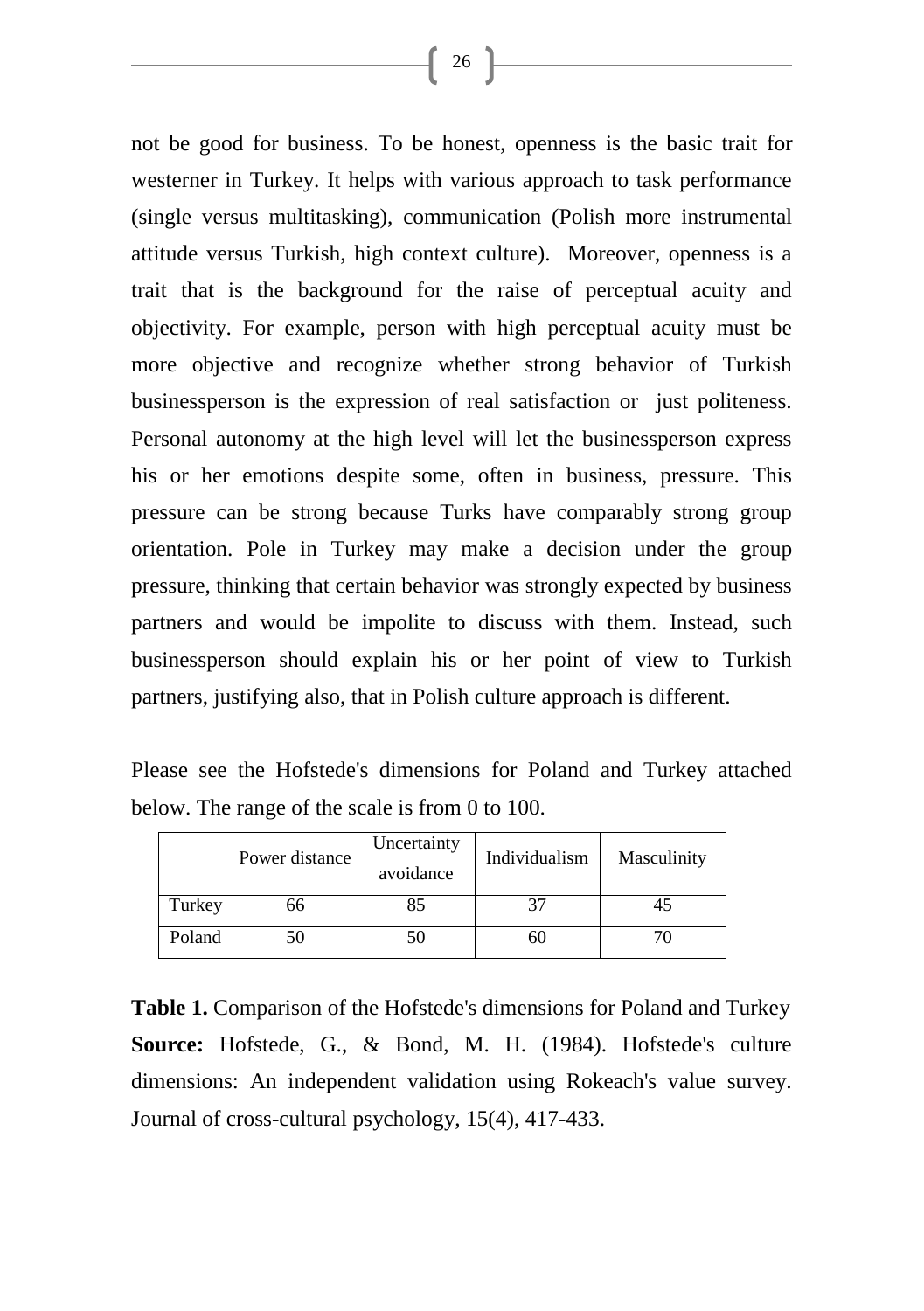There are especially different scores for three of Hofstede's dimensions: uncertainty avoidance, individualism and masculinity. Again, I would like to emphasize the openness of the visitor. During doing business in Turkey, Polish businessperson may need emotional resilience in order to cooperate with people that are having much stronger uncertainty avoidance incentive. However, as his individualism and masculinity are much higher than in Turkey, he should be rather delicate in expressing his personality (exception: emotions) and masculinity in order not to be offensive. What is more, because individualism is much bigger in Poland than in Turkey, the personal autonomy level can be also found as too low rather by a Turk coming to Poland than the other way around.

#### **Conclusions**

To conclude, I have achieved my goal to improve perceptual acuity and personal autonomy. I re-took the self-assessment after the implementation of the action plan. However, the increase was too high to think that it was the effect of my action plan only. I perceive the role of previous cultural experience here. Fortunately, the dimensions I had decided to improve seem to be recovered. In terms of my contextual business environment, the most important seem to be that dimensions, which I had mostly developed previously: openness/flexibility and emotional resilience.

# **BIBLIOGRAPHY**

1. Hofstede, G., & Bond, M. H. (1984). Hofstede's culture dimensions: An independent validation using Rokeach's value survey. Journal of cross-cultural psychology, 15(4), 417-433.

 $\left\{ \begin{array}{c} 27 \end{array} \right\}$